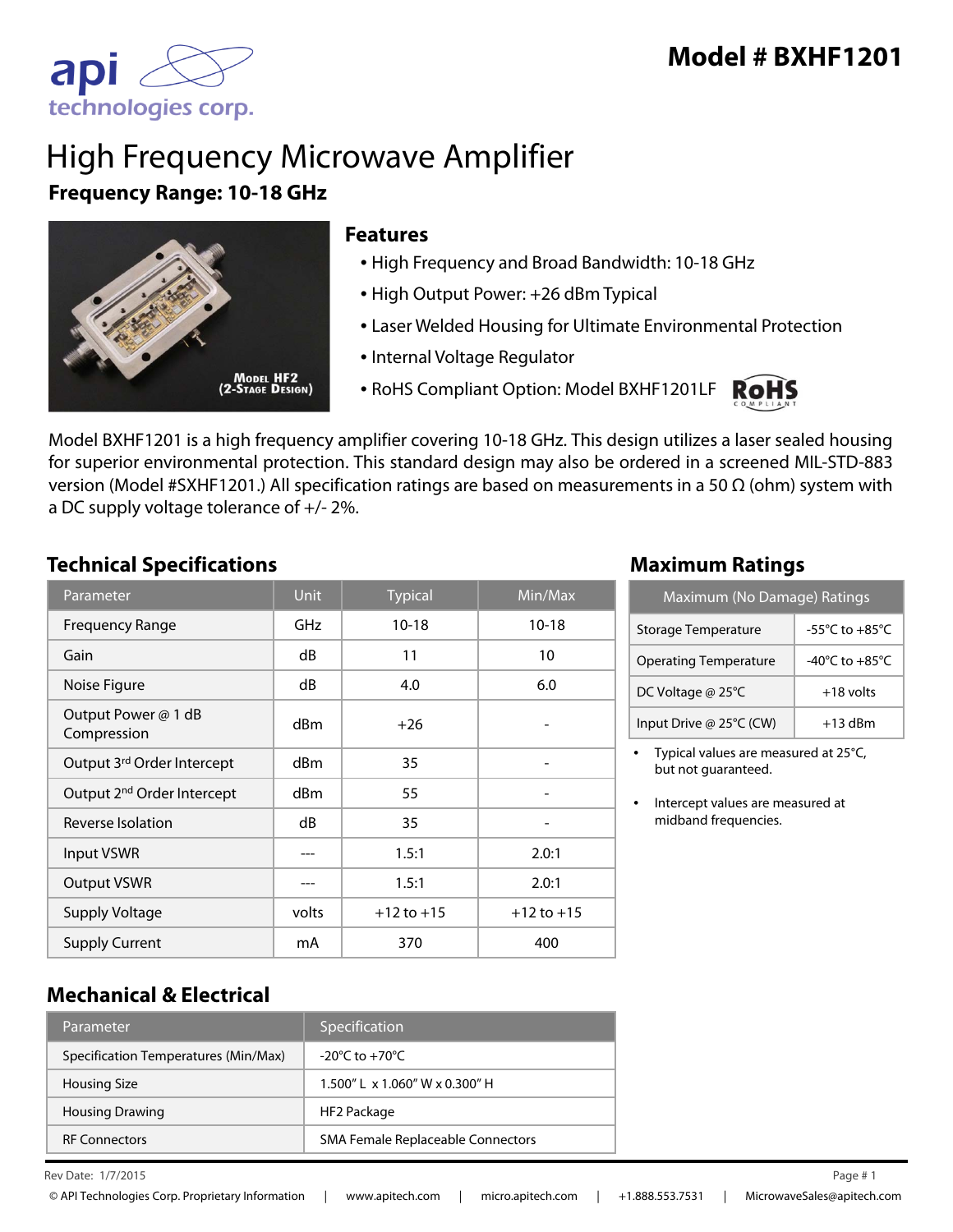# **Model # BXHF1201**



### **Typical Performance Graphs**

![](_page_1_Figure_3.jpeg)

![](_page_1_Figure_4.jpeg)

![](_page_1_Figure_5.jpeg)

Rev Date: 1/7/2015 **Page # 2**